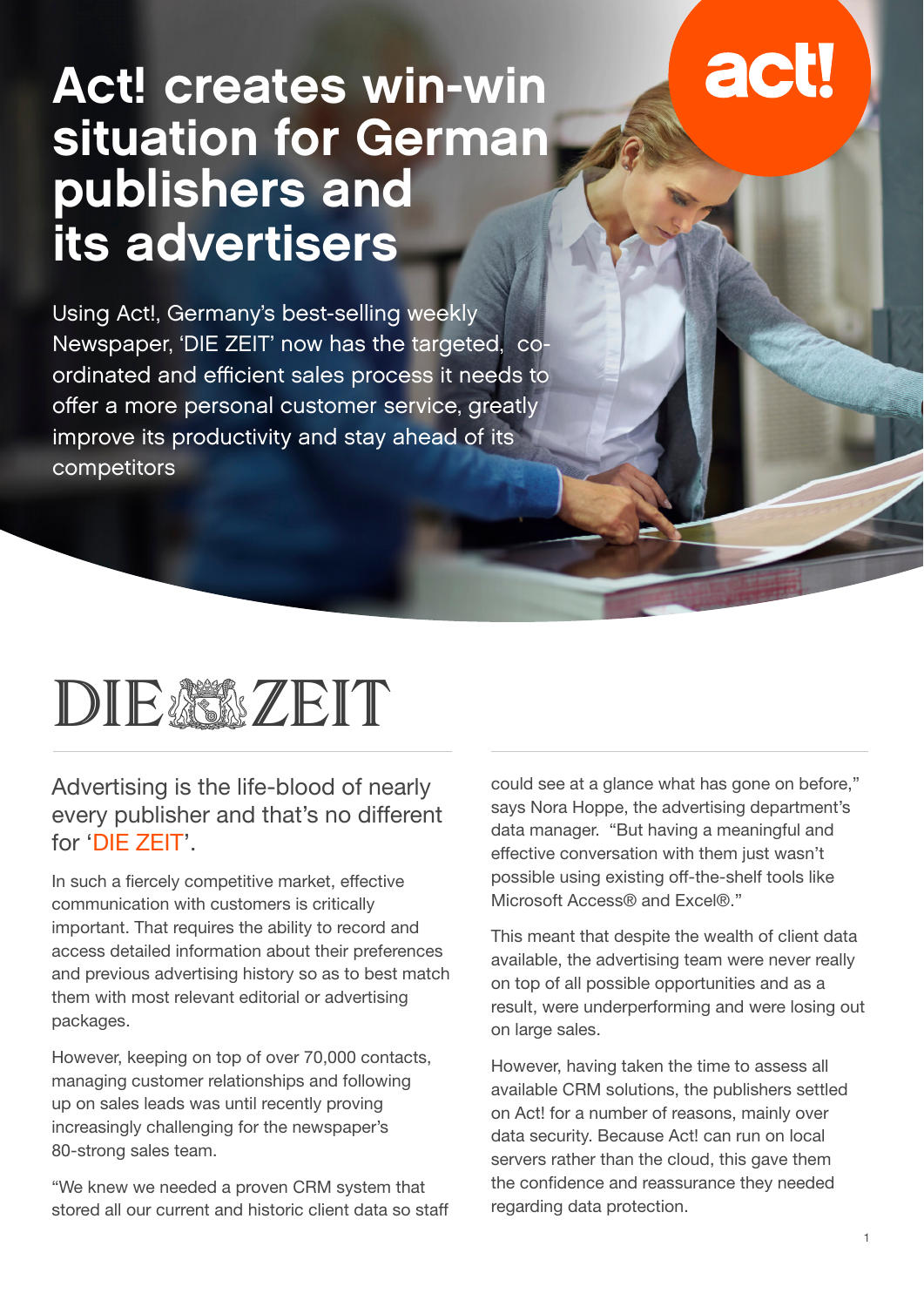Act! also delivered on 'user friendliness and flexibility' as it offers a range of customisation options, including different user interfaces that could be precisely tailored to each team's requirements.

Last but not least, Act! was highly cost-effective when compared with other CRM systems as more functions were included as standard. This, together with the support of an expert Act! Certified Consultant (ACC) made the company feel they were in safe hands at every stage.

From installing the software, customising user interfaces – including the crucial interface with the SAP® ERP system – to the migration of data from existing databases, staff training and support, each process went smoothly.

Looking ahead, Nora says it is immensely reassuring to know that the ACC will be on call to offer ongoing support and effectively serve as a help desk dealing with user queries and fine-tuning functionality.

"The ACC really enabled us to get as much as possible out of the new system. He even created features specifically for us, like the ability to plan customer contacts and generate follow-up

reminders, which means we can provide better customer care", says Nora Hoppe, who is also delighted with the boost in productivity that Act! has generated.

 "The quality of our marketing has improved significantly, so rather than being bombarded with blanket offers, customers now receive advertising opportunities that are tailored to their needs. Customised reporting helps us measure the success of our marketing, and we can make adjustments accordingly. Act! is a win-win for both customers and staff!"

#### **Nora Hoppe**

Data Manager, Advertising Department